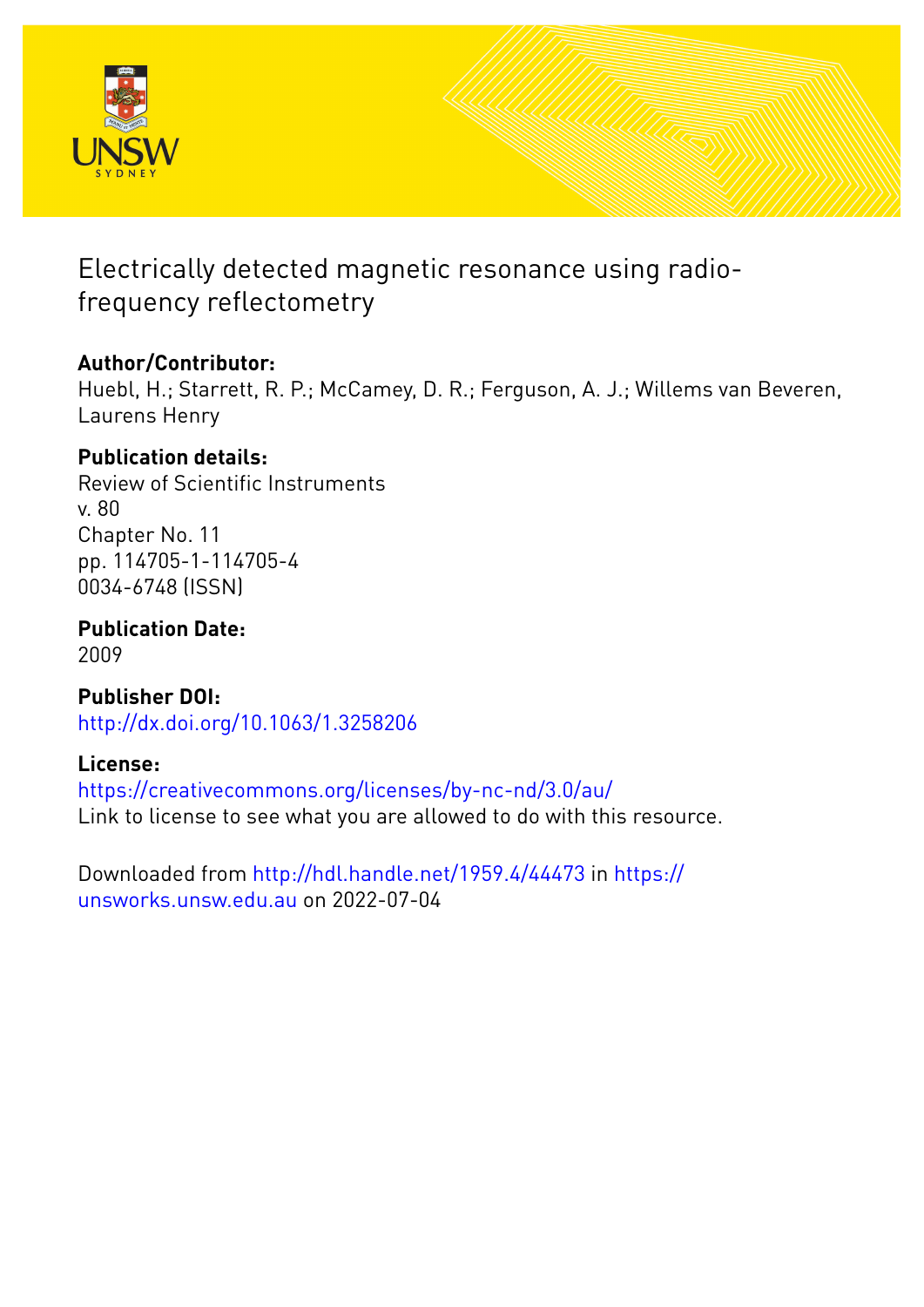#### **[Electrically detected magnetic resonance using radio-frequency](http://dx.doi.org/10.1063/1.3258206) [reflectometry](http://dx.doi.org/10.1063/1.3258206)**

H. Huebl,<sup>a)</sup> R. P. Starrett, D. R. McCamey,  $b$ <sup>2</sup> A. J. Ferguson, <sup>c</sup> and L. H. Willems van Beveren *Australian Research Council Centre of Excellence for Quantum Computer Technology, School of Physics, The University of New South Wales, Sydney 2052, Australia*

Received 30 September 2009; accepted 13 October 2009; published online 11 November 2009-

The authors demonstrate readout of electrically detected magnetic resonance at radio frequencies by means of a *LCR* tank circuit. Applied to a silicon field-effect transistor at millikelvin temperatures, this method shows a 25-fold increased signal-to-noise ratio of the conduction band electron spin resonance and a higher operational bandwidth of 300 kHz compared to the kilohertz bandwidth of conventional readout techniques. This increase in temporal resolution provides a method for future direct observations of spin dynamics in the electrical device characteristics. *© 2009 American Institute of Physics.* [doi[:10.1063/1.3258206](http://dx.doi.org/10.1063/1.3258206)]

Spin resonance is commonly used to spectroscopically identify spin species in material systems, particular in semiconductors,<sup>1</sup> and it also allows spin dynamics to be studied using pulsed excitation techniques.<sup>2</sup> Although classical spin resonance has the ultimate detection bandwidth, as the signal is detected directly via the re-emission of microwave radiation, the technique is usually limited to large spin ensembles. $\frac{3}{5}$  In order to investigate few<sup>4</sup> and ultimately a single spin<sup>5–[8](#page-4-0)</sup> the spin information is transferred to a secondary quantity, such as charges or photons, which can be detected sensitively. Such direct electrical readout in electrically detected magnetic resonance (EDMR) is typically limited to the low bandwidths in the kilohertz regime. Therefore, coherent spin information can only be recovered from the long term electronic evolution of the sample after the microwave pulse. $9,10$  $9,10$  The development of radio frequency (rf) detection schemes for single-electron transistor (SET) electrometry<sup>11</sup> has overcome the limitation of low bandwidths. This has been achieved by embedding the sample in a resonant *LCR* circuit which matches the probed resistance information to the impedance of the rf circuitry of 50  $\Omega$ , allowing the measurement of the sample resistance at high bandwidths.

In this letter we apply the *LCR* tank circuit developed for rf SETs to the detection of spin phenomena (in the following referred to as rfEDMR). We measure the rf reflectance of the *LCR* circuit as well as the low-frequency resistance of a metal-oxide-semiconductor field-effect transistor (MOSFET) and observe changes in both quantities under electron spin resonance (ESR). Furthermore, the temporal dependence of rfEDMR is studied and compared to conventional (low-frequency) EDMR demonstrating the high bandwidth of rfEDMR. This could in principle allow the direct investigation of coherently manipulated spin states, like Rabi oscillations as opposed to the reconstruction discussed in detail in Ref. [9.](#page-4-1) Additionally, in contrast to earlier, noncontact rf readout techniques, $12$  the direct bias of the MOSFET channel with rf current in rfEMDR allows to investigate micron size or smaller devices.

Using a *LCR* resonant circuit for the detection of EDMR requires that the change in the device resistance, monitored at virtually  $dc$  (<10 kHz), can be detected at the resonance frequency  $f_{\text{rf}}$  of the *LCR* circuit, typically a few hundred megahertz. While this seems valid for high device mobilities, e.g., transport in the conduction band of  $Si<sup>13</sup>$ , systems where the transport is hopping mediated $14$  may be an example where this method is not applicable. For a silicon MOSFET, the spin-to-charge conversion process originates from a difference in scattering amplitudes for randomly formed spin pairs in singlet and triplet configuration in the MOSFET channel, the relative contribution of which is changed under spin resonance conditions, leading to a change in the total conductance of the electron accumulation layer by  $\Delta \sigma / \sigma$  $\approx 10^{-4}$ .<sup>[13,](#page-4-5)[15,](#page-4-7)[16](#page-4-8)</sup> Incorporating this device as the resistive element in a *LCR* resonant circuit allows us to measure resistance changes via the magnitude of the absorption at  $f_{\text{rf}}$ .<sup>[11](#page-4-3)</sup> This is conveniently measured in reflection, where the reflection coefficient  $\Gamma$  is determined by the impedance mismatch between the coaxial line and the *LCR* circuit. In EDMR spin resonance manifests in a change  $\Delta R$  of the total device resistance *R* and for rfEDMR small changes in  $\Delta R$ , close to the matching condition  $|Z_{LCR}(f)| \approx 50 \Omega$ , will result in a change in  $\Gamma \propto \Delta R$ . Additionally, calibration of the rf reflectance can be obtained by measuring the dc device resistance simultaneously and assuming that it is independent of the probe frequency.<sup>11</sup> The resistance can then be accessed quantitatively using the rf circuit, retaining the benefit of the increased bandwidth.

The MOSFET [cf. Figure  $1(a)$  $1(a)$ ] investigated is fabricated on natural bulk silicon with a phosphorus doping of [P]= $8 \times 10^{16}$  cm<sup>-3</sup> and has a 20 nm thick, high-quality SiO<sub>2</sub>

<span id="page-1-0"></span>a)Author to whom correspondence should be addressed. Electronic mail: huebl@wmi.badw.de. Present address: Walther-Meissner-Institut, Bayerische Akademie der Wissenschaften, Garching, Germany.

<span id="page-1-1"></span>b) Present address: Department of Physics, University of Utah, 115 S 1400 E, Suite 201, Salt Lake City, Utah 84112-0830, USA.

<span id="page-1-2"></span>c)Present address: Cavendish Laboratory, JJ Thomson Avenue, Cambridge CB3 0HE, United Kingdom.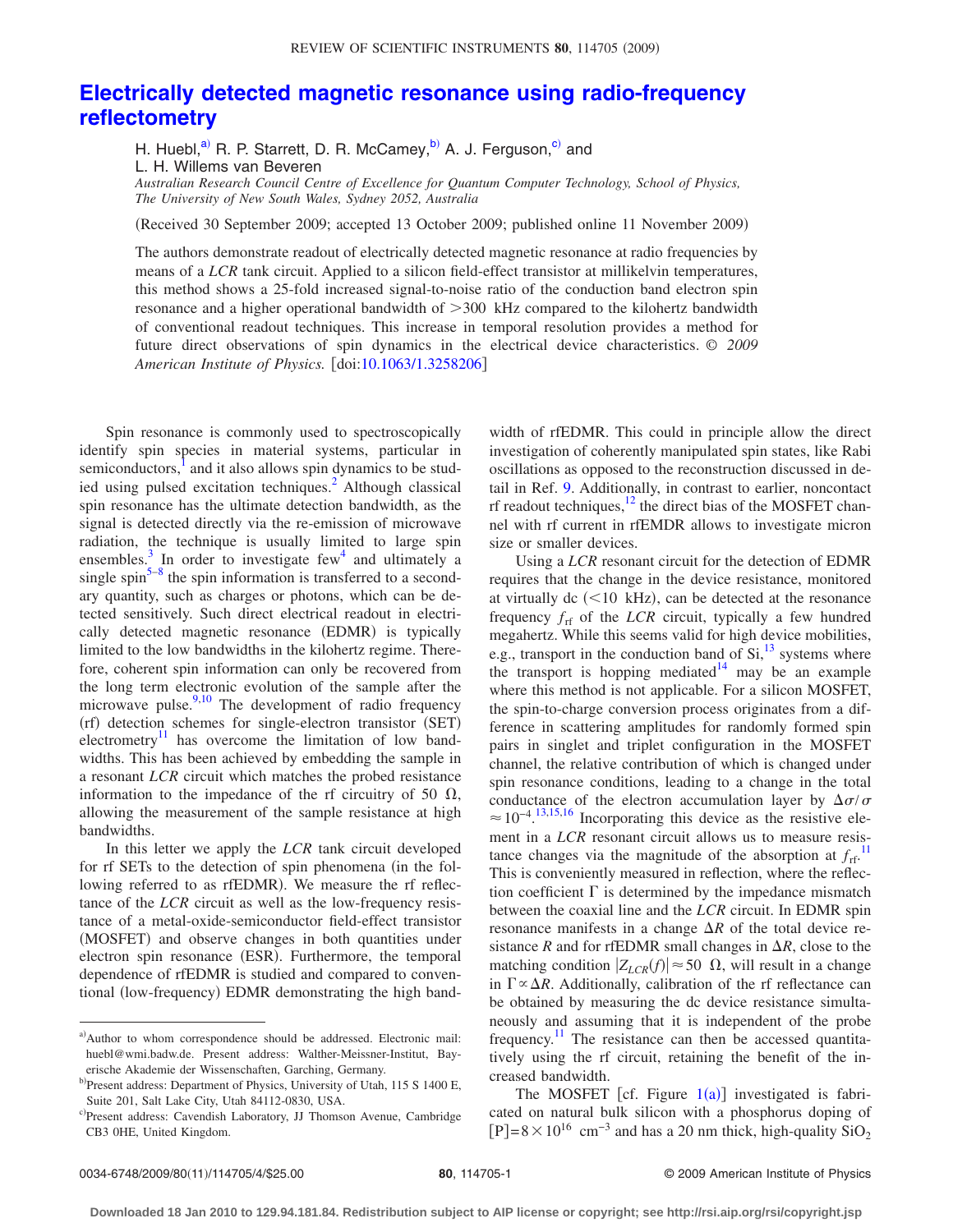<span id="page-2-0"></span>

FIG. 1. (Color online) Panel (a) shows the EDMR detection setup including the low frequency, the microwave, and the rf circuitry. The inset shows a scanning electron micrograph of the silicon MOSFET. Panel (b) shows the calibration curve that translates the source-drain conductance/current  $(V_{SD})$  $= 1$  mV) to the reflected rf signal amplitude after homodyning *V*<sub>IF</sub>. At 30 nA a matching point is observed. The red and blue lines are guides to the eye and show a slope of  $-57.9$  and 48 mV/nA, respectively.

gate oxide. Source and drain contacts are formed by indiffused phosphorus regions with  $[P]=3\times10^{19} \text{ cm}^{-3}$ .<sup>[15](#page-4-7)</sup> A shorted strip line is used simultaneously as a gate electrode to accumulate electrons and as a local antenna to provide the microwave magnetic field  $B_1$  which excites the spin transitions. The MOSFET is turned on by grounding the gate and applying a differential voltage across the source and drain contacts  $V_{SD}$ , commonly offset from the top gate potential  $V_G$ . The source drain current  $I_{SD}$  is measured by a current amplifier (SIM918). For the experiments shown here, the microwave frequency applied is  $f_{\text{MW}} = 37.9044$  GHz with a source power of 10 dBm. In order to employ phase-sensitive detection with a lock-in amplifier we modulate the frequency of the microwave sinusoidally with variable rate  $f_{\text{mod}}$  and a depth of 1.5 MHz equivalent to 0.2 mT magnetic field modulation.<sup>15</sup> The experiment is performed in a dilution refrigerator at  $\approx$  200–300 mK, which is inserted into a superconducting magnet to provide a static magnetic field  $B_0$ , oriented along the [001]-direction of the Si crystal and perpendicular to the sample surface. Additionally,  $B_0$  is corrected for a constant offset, using the  $31P$  hyperfine split signature with a center of gravity *g*-factor of 1.9985 of a refer-ence spectrum.<sup>[1](#page-2-0)7</sup> Figure  $1(a)$  shows the dc and rf part of the electrical setup used for EDMR detection in this experiment. The *LCR* circuit is realized by a surface mount inductor  $(L=330$  nH) on a printed circuit board located close to the source contact of the MOSFET. The capacitance *C*

<span id="page-2-1"></span>

FIG. 2. EDMR using different detection schemes. Panel (a) shows the EDMR signal obtained by monitoring the lock-in amplified source drain current. Panel (b) shows the reflected rf signal from the *LCR* circuit using homodyne detection, lock-in amplification, and conversion to a current scale using Fig.  $1(b)$  $1(b)$  with a 25-fold increased signal to noise. Panel (c) shows the absolute (converted) current change, monitored directly by measuring  $V_{\text{IF}}$ with a storage oscilloscope.

 $\approx$  500 fF) is given by the parasitic capacitance from source to drain and drain to the gate. The resistor *R* is formed by the source-to-drain resistance of the MOSFET. The resonance frequency of this circuit under matching conditions is 385.13 MHz defining the rf frequency  $f_{\text{rf}}$  used for rfEDMR. Additionally,  $C_{\text{in}}$  and  $C_{\text{out}}$ , each 100 pF, in combination with 1 k $\Omega$  NiCr resistors and 470 nH surface mount inductors form biasing tees, decoupling the rf and dc signals. The rf reflectometry is realized by sending a rf signal to a directional coupler  $(15 dB, at the 4 K stage)$  and amplifying the reflected signal with a Quinstar cold amplifier  $(T_N=3.1 \text{ K})$ also located at the 4 K stage. After demodulating the amplified reflected rf signal using a homodyne detection scheme, involving quadrature demodulation (AD8348) at room temperature, the resulting dc signal  $V_{IF} \propto \Gamma$  is recorded by either a lock-in amplifier or by a digital storage oscilloscope (DSO).

In order to calibrate the rf detection setup, we record the source-drain current  $I_{SD}$  as well as the demodulated rf signal  $V_{\text{IF}}$  for  $f_{\text{rf}}$ =385.13 MHz as function of the top gate voltage *V<sub>G</sub>*. Figure [1](#page-2-0)(b) shows *V*<sub>IF</sub> as function of  $I_{SD}$  or  $1/R_{SD}$  for a source-drain bias  $V_{SD} = 1$  mV. In the  $I_{SD}$  regime between 6 and 30 nA, we observe a linear relation of  $-57.9$  mV/nA, which we use to convert  $V_{IF}$  into  $I_{SD}^{IF}$  and  $\Delta I_{SD}^{IF}$ . The presence of a matching point in the response of the tank circuit is a particular advantage of rfEDMR because here  $\Gamma \propto \Delta R$  which suppresses the finite  $I_{SD}$  intrinsically. In contrast, conventional EDMR generally suffers from the challenge of measuring a small resistance or current change on a relatively large current offset.

Figure [2](#page-2-1) compares the different EDMR detection modes for a gate voltage  $V_g$ =0.64 V, a source-drain bias  $V_{SD}$  $= 1$  mV resulting in  $I_{SD} = 23.4$  nA, close to matching of the LCR circuit. Panel (a) shows the lock-in detected source drain current  $\Delta I_{SD}$  of a conventional EDMR spectrum acquired over a total of 30 magnetic field scans. Two resonant lines are observed, one at  $B_0 = 1.35429$  T corresponding to *g*= 1.9997 in good agreement with the conduction band elec-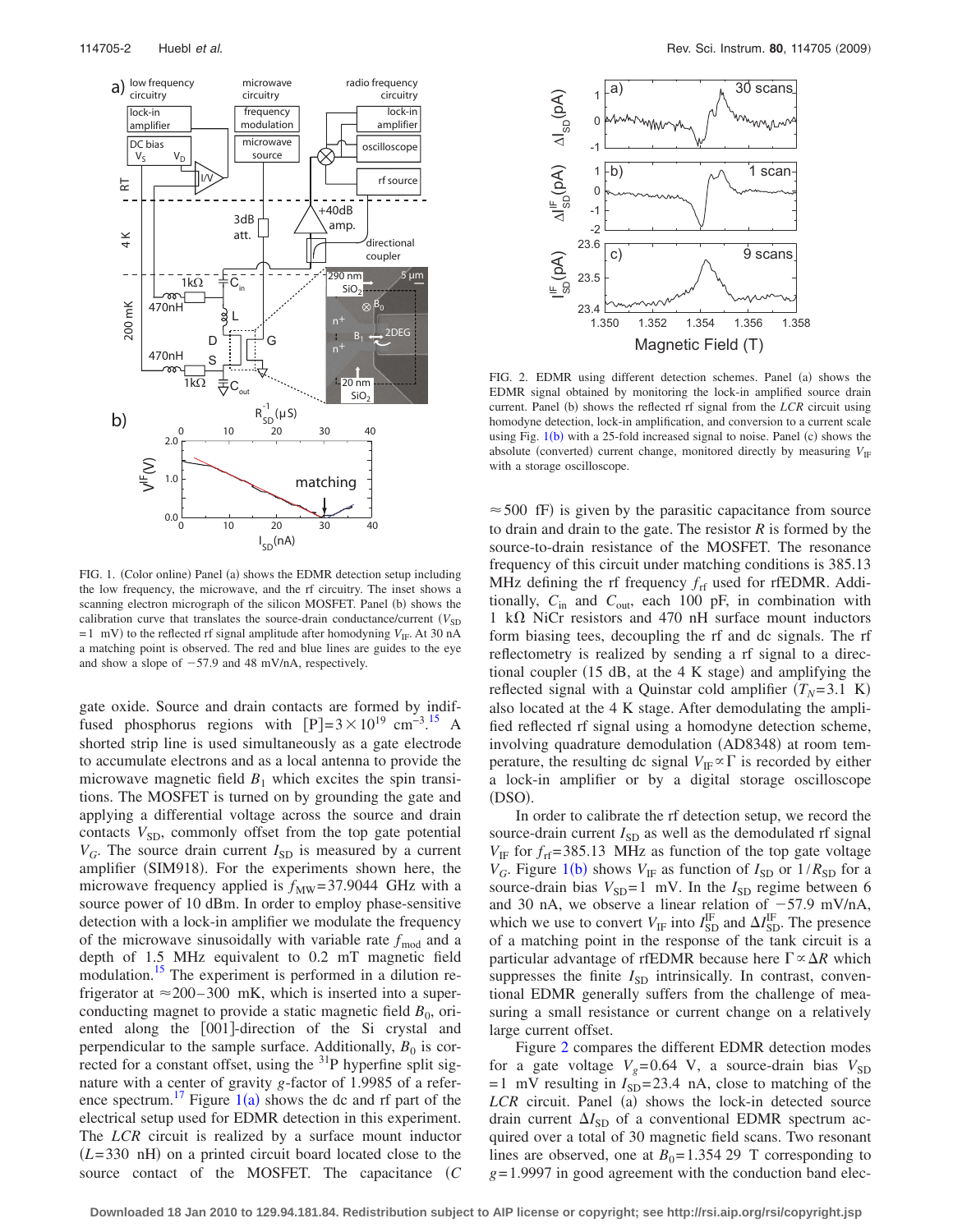tron signal of the accumulation layer<sup>17</sup> and a second one at  $B_0$ =1.354 74 T  $(g=1.999)$  possibly originating from exchange coupled P donors.<sup>18</sup> Interestingly, the two hyperfinesplit lines expected for isolated phosphorus donors in silicon are not present in this spectrum. Their absence appears to be related to the bias conditions of the MOSFET, as they are present for higher source-drain bias (50 mV) and lower *V<sub>G</sub>*  $(0.3 \tV - not shown)$ . This could be due to the trapping of electrons in a diamagnetic P<sup>−</sup> state which is ESR inactive. This state is approx 2–3 meV below the conduction band and therefore the thermal excitation at low temperatures  $\alpha$ 200–300 mK and the resulting slow escape rate could explain the absence of the lines, $19$ <sup>ty</sup> whereas for high bias conditions an increased escape rate due to tunneling is expected. This effect, while interesting, is beyond the scope of this publication focusing on the high-bandwidth readout and will be discussed elsewhere.

Figure  $2(b)$  $2(b)$  shows the demodulated and lock-in amplified reflected rf signal, converted into an equivalent current using the calibration curve of Fig.  $1(b)$  $1(b)$  measured under the same conditions as in Fig.  $2(a)$  $2(a)$ . This spectrum was obtained in a single magnetic field scan with an incident rf power of  $-55$  dBm or  $\sim 0.4$  mV at the input of the *LCR* circuit, similar to the dc bias applied. Figure  $2(b)$  $2(b)$  shows a significantly better signal-to-noise ratio of  $S/N|_1=15$  per field scan in contrast to the conventionally acquired data shown in (a) with  $S/N|_1=0.65$  normalized to one scan. The improved signal-to-noise ratio could originate from two effects: (i) at higher probe frequencies in the  $1/f$  regime the noise level of the MOSFET is reduced<sup>20</sup> and (ii) the cold amplifier has a better noise performance than the room temperature current amplifier. This high signal-to-noise ratio enables monitoring the device resistance sensitively enough to observe spindependent resistance changes by direct acquisition of  $V_{\text{IF}}$ with DSO. Figure [2](#page-2-1)(c) shows  $V_{\text{IF}}$  converted to  $I_{\text{SD}}^{\text{IF}}$  using Fig. [1](#page-2-0)(b) averaged over nine magnetic field scans. Each field point consists of the mean value of  $V_{\text{IF}}$ , obtained for a 1024points time trace, where each trace is averaged for 128 times. The ability to directly acquire  $I_{SD}^{\text{IF}}$  in the time domain with a precision that allows to resolve spin-dependent features is the prerequisite for investigating dynamic effects, e.g., resistance changes during or after microwave pulses. In general, the detection bandwidth is limited by the quality factor of the *LCR* circuit, in this case 20 MHz. This would technically allow the direct monitoring of Rabi oscillations, since a typical Rabi frequency in pulsed ESR/EDMR spectrometers is 5-20 MHz (Ref. [9](#page-4-1)) and should be 2.8 MHz in the devices used in these experiments, based on  $B_1=0.1$  mT obtained from numerical modeling.<sup>15</sup>

To experimentally explore the bandwidth of rfEDMR, we investigate the spin-resonant resistance change as function of the microwave frequency modulation rate  $f_{\text{mod}}$ . Fig-ure [3](#page-3-5) compares the conventionally measured (lock-in amplified) peak-to-peak signal amplitudes obtained for the conduction band electron signal at  $B_0 = 1.35429$  T (blue squares) to the data acquired via the reflected rf signal in the tank circuit, again lock-in amplified (solid black circles). While the conventionally detected signal shows a 3 dB compression at  $f_{\text{mod}} \approx 15$  kHz, as expected for a device resistance of  $\approx$ 30 k $\Omega$  and cable capacitance of  $C_{\text{cable}} \approx$  400 pF resulting in a  $f_{\text{RC}} \approx 13$  kHz, the  $\Delta I_{\text{SD}}^{\text{IF}}$  obtained via the

<span id="page-3-5"></span>

FIG. 3. (Color online) Frequency modulation rate dependence of the signal amplitudes for conventional EDMR and rfEDMR detection. The blue circles represent the peak-to-peak amplitude of the conduction band electron ESR signal using conventional EDMR, decreasing at  $\approx$  15 kHz. The rfEDMR lock-in signal (black circles) matches the conventional EDMR data up to  $f_{\text{mod}} \approx 15$  kHz and shows no decrease up to 100 kHz. Using a digital storage oscilloscope  $I_{SD}^{IF}$  was recorded up to  $f_{mod}=1$  MHz and the lock-in response determined numerically (black squares). Here, the signal amplitude starts to drop at about 300 kHz, attributed to the voltage preamplifiers used.

lock-in amplifier shows no frequency dependence up to 100 kHz, the maximum frequency of the SR830 lock-in amplifier. To extend the accessible frequency beyond this limitation, we directly digitized  $V_{\text{IF}}$  using a DSO and calculated the lock-in signal numerically (solid black circles). For the digital data acquisition we kept the number of recorded modulation periods constant. The response of the *LCR* circuit measured with the SR830 and the "numerical lock-in data" agree quantitatively in the overlapping range, resulting in a measured  $f_{3 \text{ dB}} \approx 300 \text{ kHz}$ . This limit is attributed to the SR560 voltage preamplifiers used to postamplify the output of the quadrature demodulation board and could be overcome by higher bandwidth preamplifiers.

In conclusion, we present a high bandwidth detection method to observe EDMR using a *LCR* tank circuit. Measuring rfEDMR for a silicon MOSFET, quantitative agreement with conventionally detected EDMR is demonstrated with a 25-fold increase in the signal-to-noise ratio and a detection bandwidth  $>300$  kHz. These two properties are the key requirement to probe dynamic spin information in the conductance directly, e.g., Rabi oscillations during ESR pulses. Finally, this technique should be sensitive to capacitive changes in the *LCR* circuit as well and might be applicable to capacitive detected magnetic resonance studies.<sup>2</sup>

The authors thank D. Barber for technical support in the National Magnet Laboratory at UNSW. This work is supported by the Australian Research Council, the Australian Government, and by the U.S. National Security Agency (NSA) and U.S. Army Research Office (ARO) (under Contract No. W911NF-04-1-0290).

- <span id="page-3-2"></span> $^{3}$ D. C. Maier, Bruker Rep. **144**, 13 (1997).
- <span id="page-3-3"></span>D. R. McCamey, H. Huebl, M. S. Brandt, W. D. Hutchison, J. C. McCallum, R. G. Clark, and A. R. Hamilton, [Appl. Phys. Lett.](http://dx.doi.org/10.1063/1.2358928) **89**, 182115  $(2006)$ .
- <span id="page-3-4"></span><sup>5</sup>L. Childress, M. V. Gurudev Dutt, J. M. Taylor, A. S. Zibrov, F. Jelezko,
- J. Wrachtrup, P. R. Hemmer, and M. D. Lukin, [Science](http://dx.doi.org/10.1126/science.1131871) **314**, 281 (2006).<br><sup>6</sup> E. H. J. Konnons, C. Puizert, K. J. Tielrooii, J. T. Vink, K. C. Nouvek, T. <sup>6</sup>F. H. L. Koppens, C. Buizert, K. J. Tielrooij, I. T. Vink, K. C. Nowack, T.
- Meunier, L. P. Kouwenhoven, and L. M. K. Vandersypen, [Nature](http://dx.doi.org/10.1038/nature05065) (Lon $\frac{\text{don}}{7}$  $\frac{\text{don}}{7}$  $\frac{\text{don}}{7}$  **Weeklyn** G von **F**
- <sup>7</sup> J. Wrachtrup, C. von Borczyskowski, J. Bernard, M. Orritt, and R. Brown, Nature ([London](http://dx.doi.org/10.1038/363244a0)) 363, 244 (1993).

<span id="page-3-0"></span><sup>&</sup>lt;sup>1</sup> J.-M. Spaeth and H. Overhof, *Point Defects in Semiconductors and Insulators* (Springer, Berlin, 2003).

<span id="page-3-1"></span>A. Schweiger and G. Jeschke, *Principles of Pulse Electron Paramagnetic Resonance* (Oxford University Press, New York, 2001).